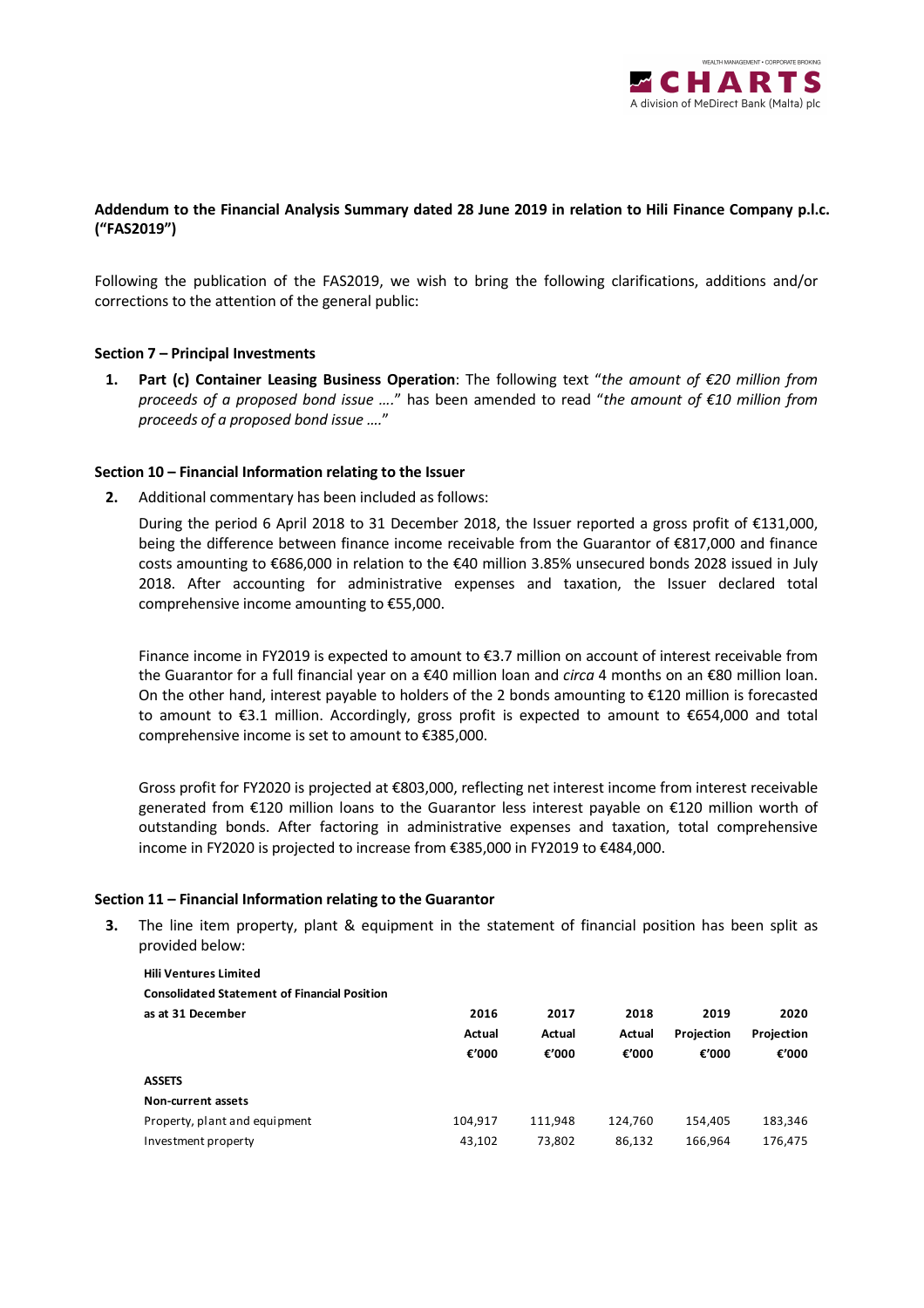**4.** A variance analysis in relation to FY2018 is provided hereunder:

| <b>Hili Ventures Limited</b><br><b>Consolidated Statement of Comprehensive Income</b> |           |            |           |
|---------------------------------------------------------------------------------------|-----------|------------|-----------|
|                                                                                       | 2018      | 2018       |           |
| for the year ended 31 December                                                        |           |            |           |
|                                                                                       | Actual    | Projection | Variance  |
|                                                                                       | €'000     | €'000      | €'000     |
| Revenue                                                                               | 427,410   | 436,013    | (8,603)   |
| Cost of sales                                                                         | (343,430) | (339, 656) | (3,774)   |
| <b>Gross profit</b>                                                                   | 83,980    | 96,357     | (12, 377) |
| Net operating expenses                                                                | (41,126)  | (48,646)   | 7,520     |
| <b>EBITDA</b>                                                                         | 42,854    | 47,711     | (4,857)   |
| Depreciation and amortisation                                                         | (15, 731) | (17,058)   | 1,327     |
| Net investment income/(loss)                                                          | 644       | 4,028      | (3,384)   |
| Net finance costs                                                                     | (11,996)  | (11,008)   | (988)     |
| Profit before tax                                                                     | 15,771    | 23,673     | (7,902)   |
| Taxation                                                                              | (3,959)   | (4, 163)   | 204       |
| Profit for the year (continuing operations)                                           | 11,812    | 19,510     | (7,698)   |
| Loss from discontinued operations                                                     |           |            |           |
| Profit for the year                                                                   | 11.812    | 19,510     | (7,698)   |
|                                                                                       |           |            |           |
|                                                                                       |           |            |           |

 As presented in the above table, the Group's revenue for FY2018 was lower than forecasted by €8.6 million, principally due to weaker than expected sales at iSpot (sale of Apple products) as well as a loss of a major client of Hili Logistics. The afore-mentioned decrease was mitigated by a  $\epsilon$ 4.1 million increase in revenue generated from restaurant operations and an increase in engineering services revenue of €1.8 million. In consequence, actual EBITDA was lower when compared to projected FY2018 by €4.9 million.

Profit for the year was lower than expected by €7.7 million. The adverse difference of €2.8 million from EBITDA level was mainly due to lower than projected net investment income of €3.4 million and a €1.0 million higher than expected net finance costs, against a reduction in depreciation and amortisation and taxation charges for FY2018 of €1.3 million and €0.2 million respectively.

**5.** Actual total assets and total liabilities for FY2018 (in the consolidated statement of financial position) constitute an unfavourable variance when compared to the projected figures for FY2018 in the 2018 FAS. An explanation is hereby included.

During 2018, the Group was planning to list the ordinary shares of 1923 Investments p.l.c. on the Official List of the Malta Stock Exchange and to offer up to 40% of its shareholding in the aforementioned company to the general public in Malta through an initial public offering. In terms of the prospectus dated 18 July 2019, the Group announced that it reconsidered such plans and timing for a stock exchange listing. As such, the FY2018 projections included in the 2018 FAS comprised a cash injection of €24 million pursuant to this IPO, which did not materialise and hence resulted in the discrepancies mentioned hereinabove.